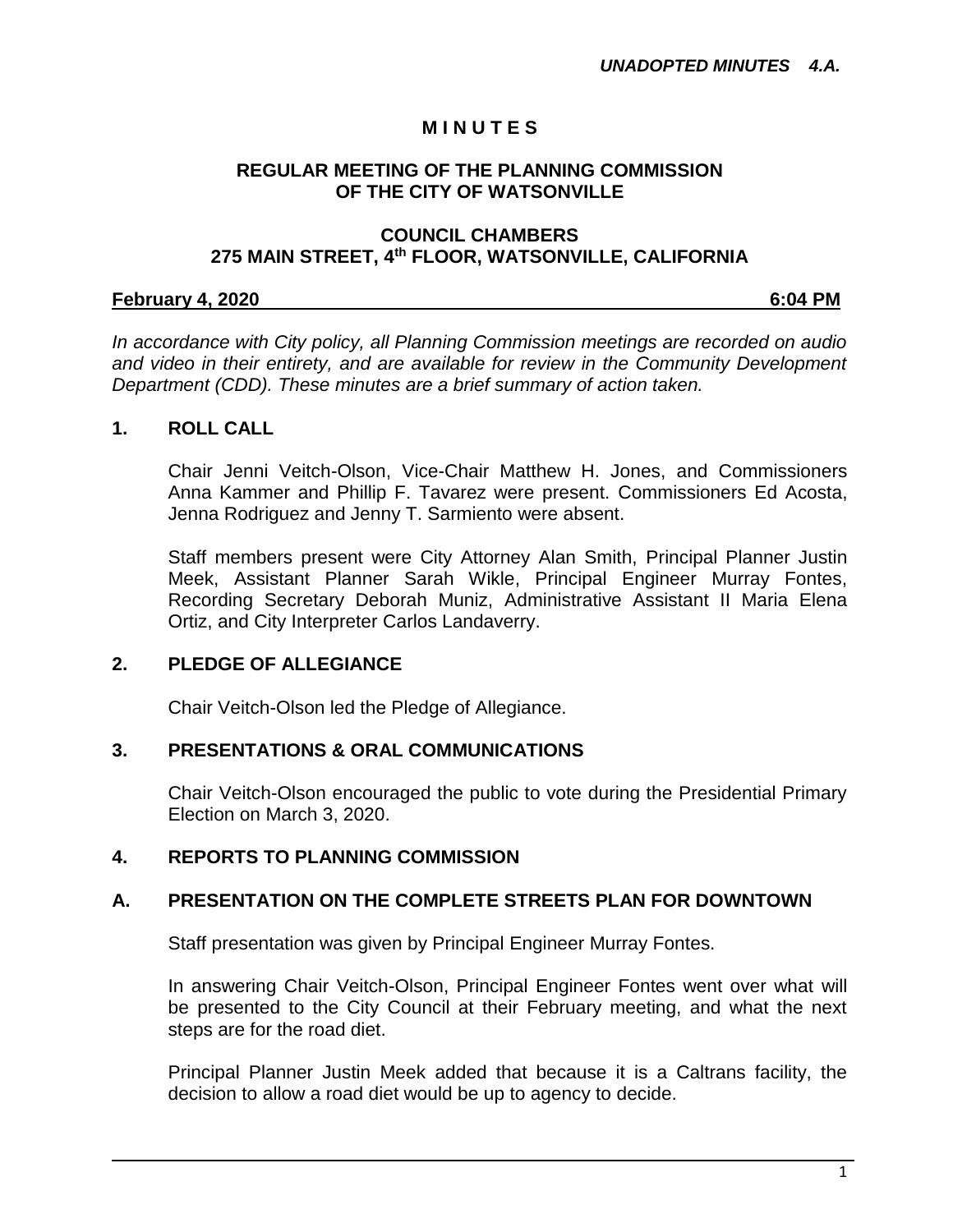## **B. PRESENTATION ON THE COMPLETE STREETS PLAN FOR SCHOOLS**

Staff presentation was given by Principal Engineer Murray Fontes.

In answering Commissioner Kammer's inquiry, Principal Engineer Fontes went over some of the funding sources for this project.

## **C. PRESENTATION ON VISION ZERO**

Staff presentation was given by Principal Engineer Murray Fontes.

Commissioner Kammer thanked Principal Engineer Fontes and the Public Works staff for all of their work and outreach efforts to get the information out to the public.

Principal Engineer Fontes shared that Watsonville was the first city in Santa Cruz County to adopt Vision Zero.

Commissioner Kammer invited the Planning Commission and members of the public to attend the South County Bike and Pedestrian Work Group meetings, which are held at the Watsonville Public Library every other month.

Principal Engineer Fontes responded to Commissioner Tavarez' question regarding traffic enforcement.

Chair Veitch-Olson also thanked staff for their creative approach in engaging the public.

## **5. PUBLIC HEARING**

**A. AN APPLICATION FOR A SPECIAL USE PERMIT (PP2019-430) TO ALLOW THE ESTABLISHMENT OF AN OFF-SALE GENERAL (TYPE 21) LICENSE UNDER NEW OWNERSHIP FOR AN EXISTING 775 SQUARE FOOT CONVENIENCE STORE (LALO'S LIQUORS) LOCATED AT 338 EAST RIVERSIDE DRIVE (APN: 017-282-05), FILED BY EDUARDO CASILLAS CERVANTES, APPLICANT AND PROPERTY OWNER**

## **1) Staff Report**

Staff Report was given by Assistant Planner Sarah Wikle.

## **2) Planning Commission Clarifying & Technical Questions**

None

# **3) Applicant Presentation**

Eduardo "Lalo" Casillas Cervantes, applicant, gave a brief background on his business and shared his excitement about becoming a business owner.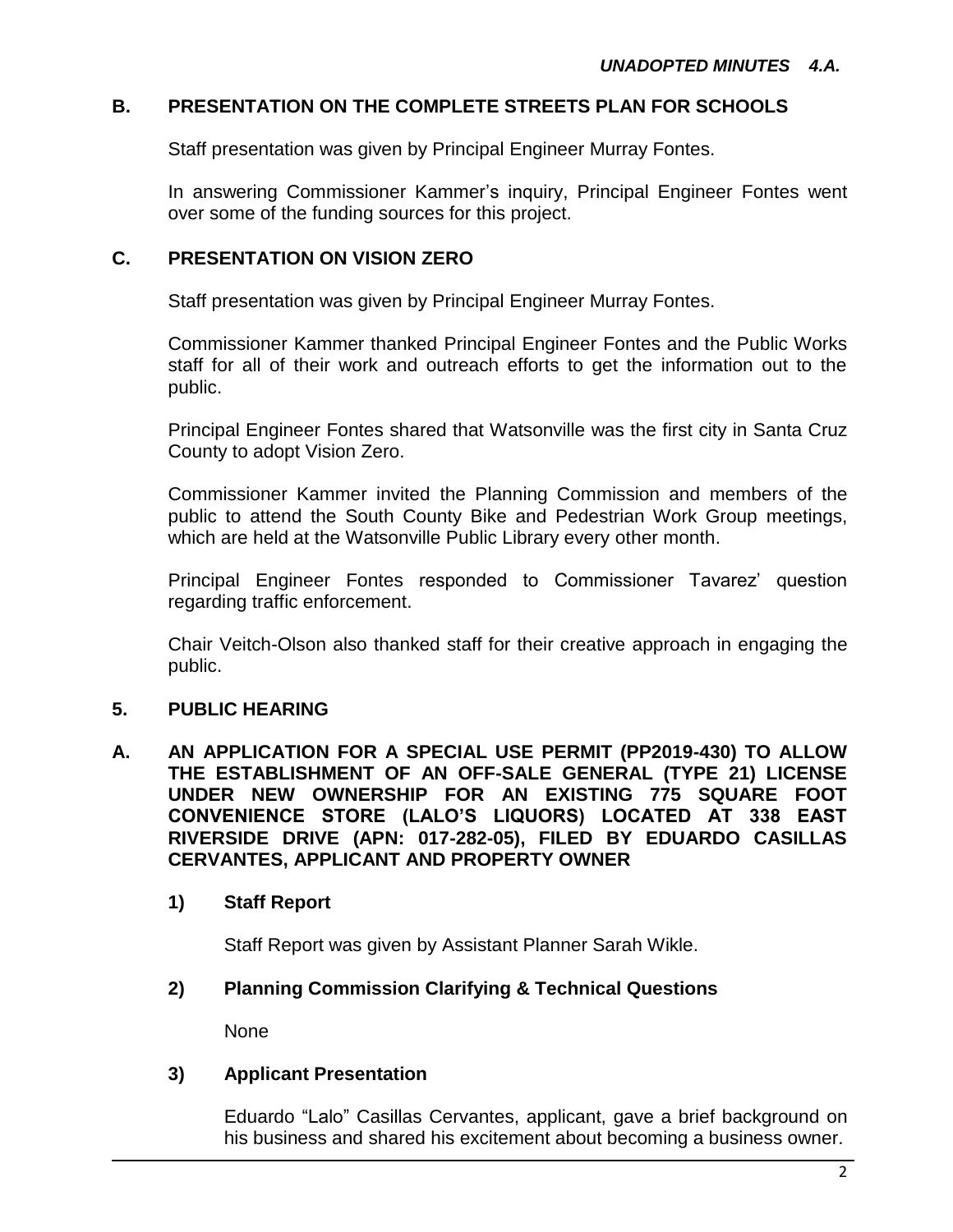## **4) Planning Commission Clarifying & Technical Questions**

In answering Commissioner Kammer's question, Mr. Casillas Cervantes mentioned his intent to move into the one-bedroom unit that is attached to the store, but not until the proper renovations are complete.

### **5) Public Hearing**

Chair Veitch-Olson opened the public hearing.

Hearing no comment, Chair Veitch-Olson closed the public hearing.

#### **6) Appropriate Motion(s)**

**MAIN MOTION:** It was moved by Commissioner Kammer, seconded by Chair Veitch-Olson to accept the following resolution:

#### **RESOLUTION NO. 4-20 (PC):**

**RESOLUTION OF THE PLANNING COMMISSION OF THE CITY OF WATSONVILLE, CALIFORNIA, APPROVING A SPECIAL USE PERMIT (PP2019-430) TO ALLOW THE ESTABLISHMENT OF AN OFF-SALE GENERAL LICENSE UNDER NEW OWNERSHIP FOR AN EXISTING 775 SQUARE-FOOT EXISTING CONVENIENCE STORE (LALO'S LIQUORS) LOCATED AT 338 EAST RIVERSIDE DRIVE, WATSONVILLE, CALIFORNIA (APN 017-282-05)**

**7) Deliberation**

None

**8) Chair Calls for a Vote on Motion(s)**

**MAIN MOTION:** The above motion carried by the following vote:

| AYES:   |                            | COMMISSIONERS: Jones, Kammer, Tavarez, Veitch-Olson |
|---------|----------------------------|-----------------------------------------------------|
| NOES:   | <b>COMMISSIONERS: None</b> |                                                     |
| ABSENT: |                            | COMMISSIONERS: Acosta, Rodriguez, Sarmiento         |

**B. AN APPLICATION FOR A MAJOR VARIANCE (PP2019-411) TO ALLOW THREE MENU-TYPE BOARDS TOTALING 35.68± SQUARE FEET IN AGGREGATE AREA FOR THE DRIVE-THROUGH FACILITY ON A 2.4+ ACRE PARCEL LOCATED AT 73 LEE ROAD (APN 018-302-06) WITHIN A 7.3± ACRE SITE APPROVED FOR HOTEL, RESTAURANT AND RETAIL DEVELOPMENT (APNS 018-302-04, -05 & -06), FILED BY DAVID FORD WITH ALL SIGNS SERVICES, APPLICANT, ON BEHALF OF J & H RETAIL LLC, PROPERTY OWNER**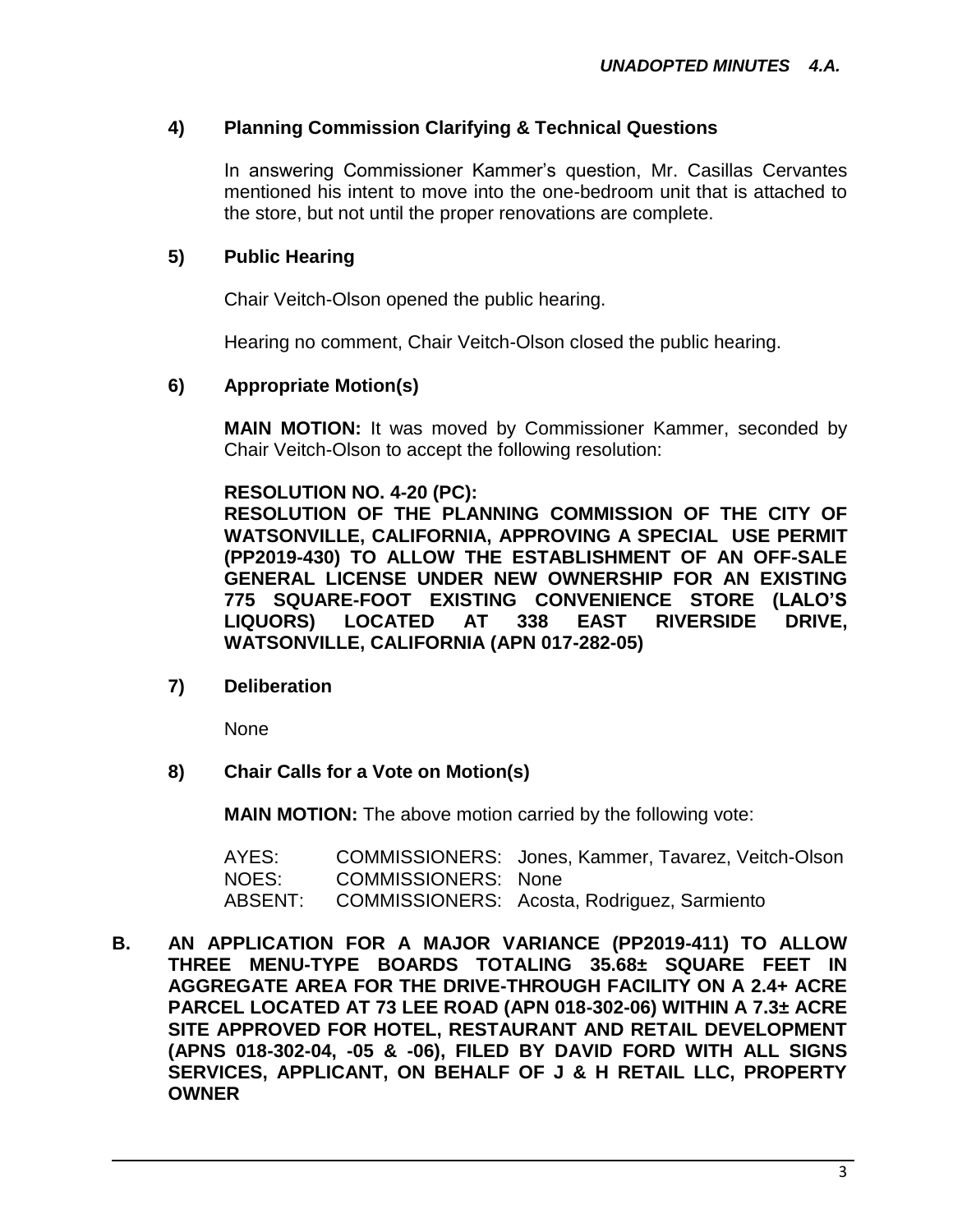## **1) Staff Report**

Staff Report was given by Principal Planner Justin Meek.

## **2) Planning Commission Clarifying & Technical Questions**

None

## **3) Applicant Presentation**

Dave Coberly, Superior Signs, asked Principal Planner Meek if staff would approve the Major Variance with all boards, except the preview board.

Principal Planner Meek clarified that if they had originally submitted a plan with multiple menu boards with an aggregate area of less than 30 squarefeet, staff would have recommended that it not go through the Major Variance process and approved administratively.

Mr. Coberly stated that he was under the impression they were under the 30 square-feet, as he did not believe the order screen was considered a menu screen, and asked what the next step would be should the major variance be denied.

Principal Planner Meek stated that they would have to submit plans with a configuration of menu boards with an aggregate area of less than 30 square-feet combined, an example being the order screen and menu board only.

Mr. Coberly stated that Starbucks would like to keep the preview menu board, as studies show that it expedites drive-through traffic.

### **4) Planning Commission Clarifying & Technical Questions**

None

## **5) Public Hearing**

Chair Veitch-Olson opened the public hearing.

Hearing no further comment, Chair Veitch-Olson closed the public hearing.

## **6) Appropriate Motion(s)**

**MAIN MOTION:** It was moved by Commissioner Kammer, seconded by Chair Veitch-Olson, to approve the following resolution:

### **RESOLUTION NO. 5-20 (PC):**

**RESOLUTION OF THE PLANNING COMMISSION OF THE CITY OF WATSONVILLE, CALIFORNIA, DENYING A MAJOR VARIANCE**